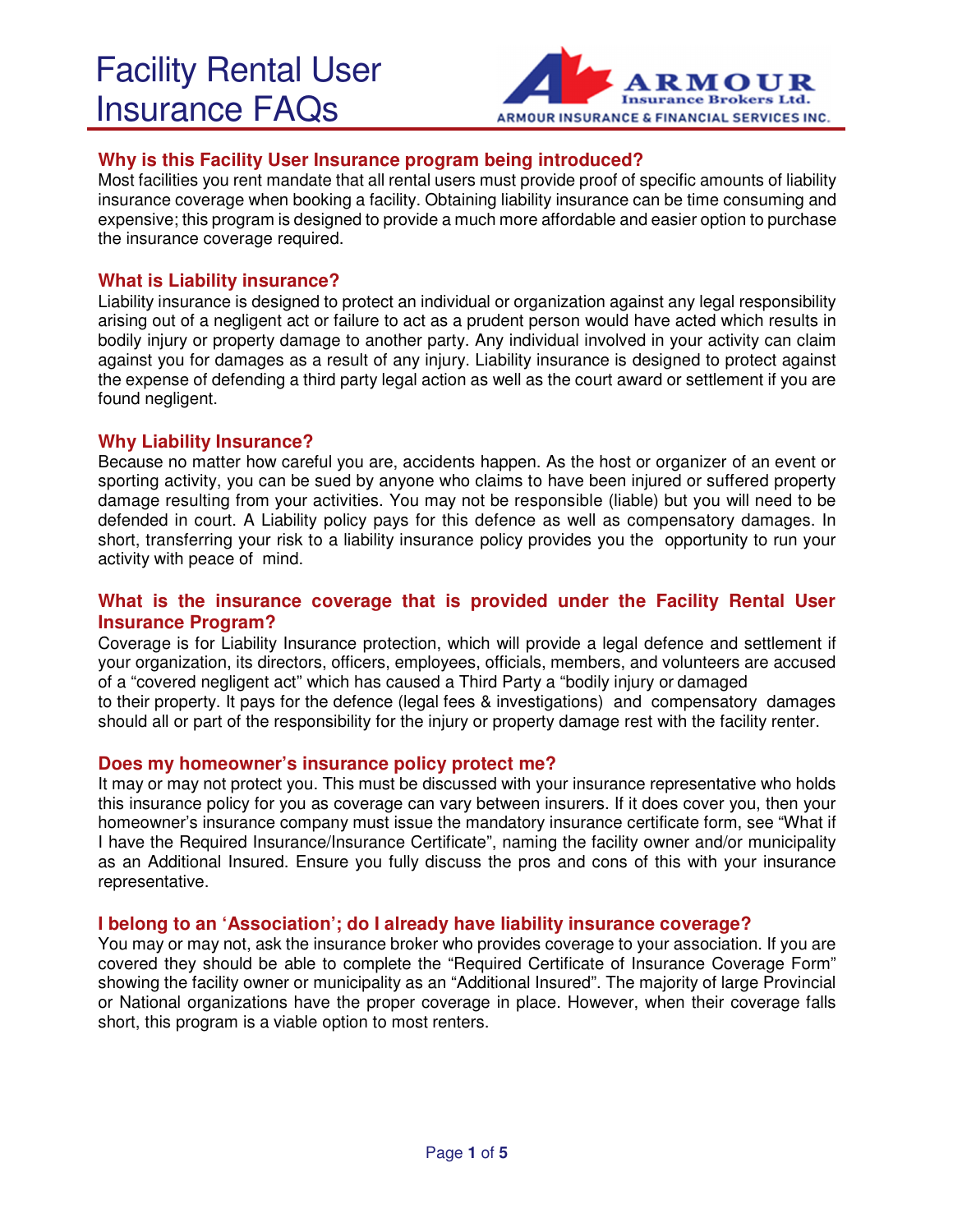

### **The 'Association' I belong to already has liability insurance coverage, but the Facility Owner and/or Municipality refuses to accept the certificate of insurance as proof of coverage?**

If the insurance of your Association is not accepted it most likely would be for the following reasons;

- A. The broker has not submitted proof of your Associations coverage on the required form.
- B. Your Association does not have the required limits of coverage.
- C. Your Association does not have the proper protection for the activity or event you are running.

Feel free to contact our team at Armour Insurance Broker Ltd. for a further explanation of why your coverage may not be suitable to the facility owner.

#### **What Insurance Limits am I insured for under the Facility User Program?**

Limits vary depending on the activity. Under this Liability Insurance Program most events are covered for \$2,000,000; however, sporting activities and those events that are deemed to be of a higher risk are covered with a \$5,000,000 limit.

#### **What is my deductible under the Facility User Insurance Program?**

The deductible under the User Group Liability Insurance program for Bodily Injury, Property Damage and Defense costs is \$1,500.

#### **Does the coverage provided under the Facility User Program provide property coverage to our own or leased property?**

**NO**, this policy provides liability coverage if you are negligent in damaging third parties property. Your own or leased equipment or contents needs to be insured separately.

#### **Can I purchase additional coverage under the program for our own or leased property used for our event?**

**NO**, additional property coverage is not offered under this program. However, please contact our team and we can arrange further insurance coverage for this exposure.

#### **Does the coverage provided under this program provide payments for loss of wages or out-of-pocket medical expenses (Accident Protection) when someone is injured at my event?**

**NO**, this is not an Accident policy which is designed to pay these expenses without a legal action being brought against you. In the event the individual sues for negligence claiming you or your organizations negligent act caused the bodily injury, the defense of the action and any settlements fall under liability protection. However, a letter of intent or a legal action must be brought for coverage to be triggered.

#### **Can I purchase additional coverage under the program for Accident coverage for those injured during or at my event when we are not negligent?**

**NO**, additional Accident (AD&D) coverage is not offered under this program. However, you can arrange coverage separately by contacting the brokers at Armour Insurance.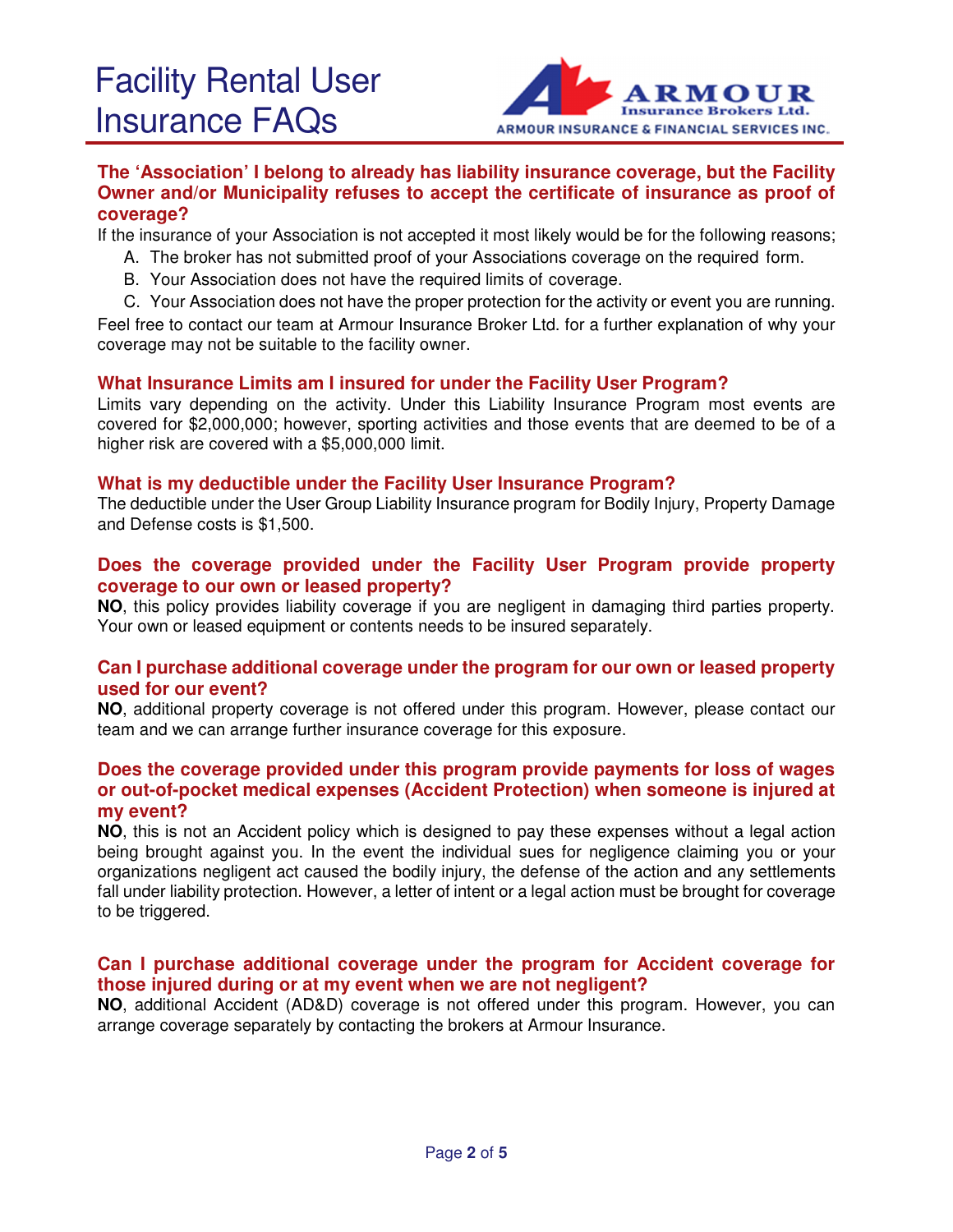

#### **Does the Facility User Insurance Program insurer automobiles?**

The coverage under the liability protection is for "Non-owned Automobile", which provides for two types of protection.

- A. Coverage for "Short Term Rentals (under 30 days)" for licensed automobiles used in connection with your event. However, there are restrictions under this coverage such as the rental agreement must be in the name of whom the rental agreement is with; and physical damage is limited to \$50,000 per vehicle.
- B. Coverage for your volunteers or employees who use their own licensed vehicles on business related to the event, should their own insurance company look for recovery or they are sued for more than their own automobile policy liability limit...

#### **If I sell alcohol and someone is injured or causes any injury, am I covered?**

Yes. If you purchase the appropriate liability coverage for an alcohol related event, you are protected up to the policy limit.

#### **Does the policy cover spectators should they suffer an injury or their property becomes damaged during my event?**

Yes, the insurance policy will cover a legal action brought by a spectators because they have suffered a bodily injury or damage to their property. The policy will provide the legal defence as well as the settlement or court award if you are found to be fully or partially negligent for the spectators' injury or property damage.

#### **What if the cost of my defence and the legal award found by the courts is greater than the liability limit I had through the Facility User Program?**

Any amount over the liability limit purchased is the organization or event organizer's responsibility. The coverage offered under the Facility User Program is for \$2,000,000 or

\$5,000,000 depending on the type of activity or event. These limits are requirements by most facility owners and/or Municipalities, but in no way reflect a recommendation on the limit of coverage. It is up to the organization or individual whom has the intimate knowledge of the risks associated with their event or activity to decide the limit of insurance coverage necessary to protect them.

#### **Can I purchase higher liability insurance limits through the Facility User Program?**

**NO**, the limits of coverage provided through this program cannot be increased per event unless stipulated on the rate sheet. However, the Team at Armour Insurance can arrange through a separate insurer an additional excess coverage over and above the program limits depending on the event insured.

#### **Does this policy extend to other events or locations, besides the subject permit rental?**

**NO,** this policy is designed to protect you for permitted events on either the facility owner or municipality that endorses this program. If you have this outside exposure, then you should be purchasing separate coverage for activities taking place outside of those properties. If this is something that is required Armour Insurance Brokers can arrange another insurance option.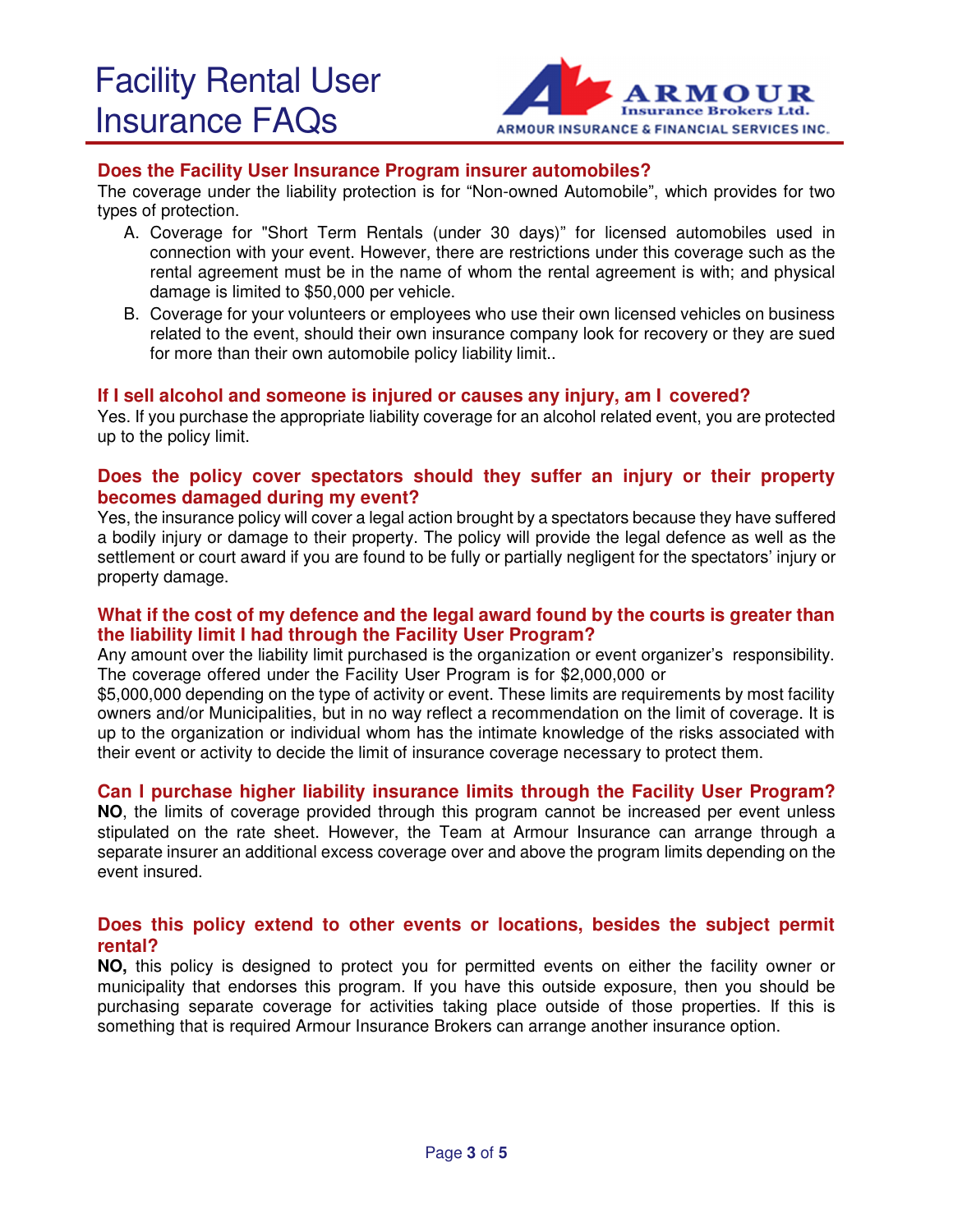.



# **The majority of the event is in one municipality's permit rental space and other parts of the event are in the municipality, but not specific to the rental space. Can the whole event be covered under the Facility User Insurance Program?**

In some cases special arrangements can be made to cover non-permitted locations if they are a minor part of the permit rental event. However, this would require special arrangements and the involvement of the municipality and the broker to obtain the Insurer's permission and organize a special rider specific to the event. It should be kept in mind that there is no guarantee that the additional exposure will be accepted, and the process seeking underwriting approval can take up to two weeks.

# **What is my responsibility when I have a claim or incident that could lead to a claim?**

Report the incident, within twenty-four (24) hours or sooner to Armour Insurance Brokers Ltd.

# **What documentation must be filed when I have an incident that could lead to a claim?**

The 8 step claim process should be followed when an incident during your event could lead to an insurance claim;

- 1. Never admit liability or responsibility as this could prejudice your insurance company's ability to provide a viable defence.
- 2. Report the incident, within twenty-four (24) hours or sooner, to Armour Insurance Brokers Ltd.
- 3. Complete the Claim/Incident reporting form contained in your Account created through the Link.
- 4. Collect any witness statements; include their name, address, and phone number in order for the insurance company to investigate the claim further.
- 5. Cooperate fully with the insurance company by providing them any information or answering any questions they may have.
- 6. If you are served with a "statements of claim" or notice of intent to file a statement of claim, forward this immediately to the insurance company well before the 21 day required defense period.
- 7. Assist the insurance company as requesting in providing sworn statements that will be used in the defense of the action and assist them in your defence.
- 8. Provide any additional information to the insurance company you may have that will help in the defense of the claim against you.

## **What if happens if a participant or a spectator does not threaten to sue, but presents bills for medical expenses or damaged property caused at our event or activity?**

This constitutes an incident that could lead to a claim. Follow the 8 step process as soon as possible and provide as much information as you can to the insurance company. The insurer will investigate the claim, and will a) either file the facts should a legal action arise in the future; or b) offer a settlement to avoid the potential of a legal action. The decision will depend on the facts and severity of the bodily injury or property damage.